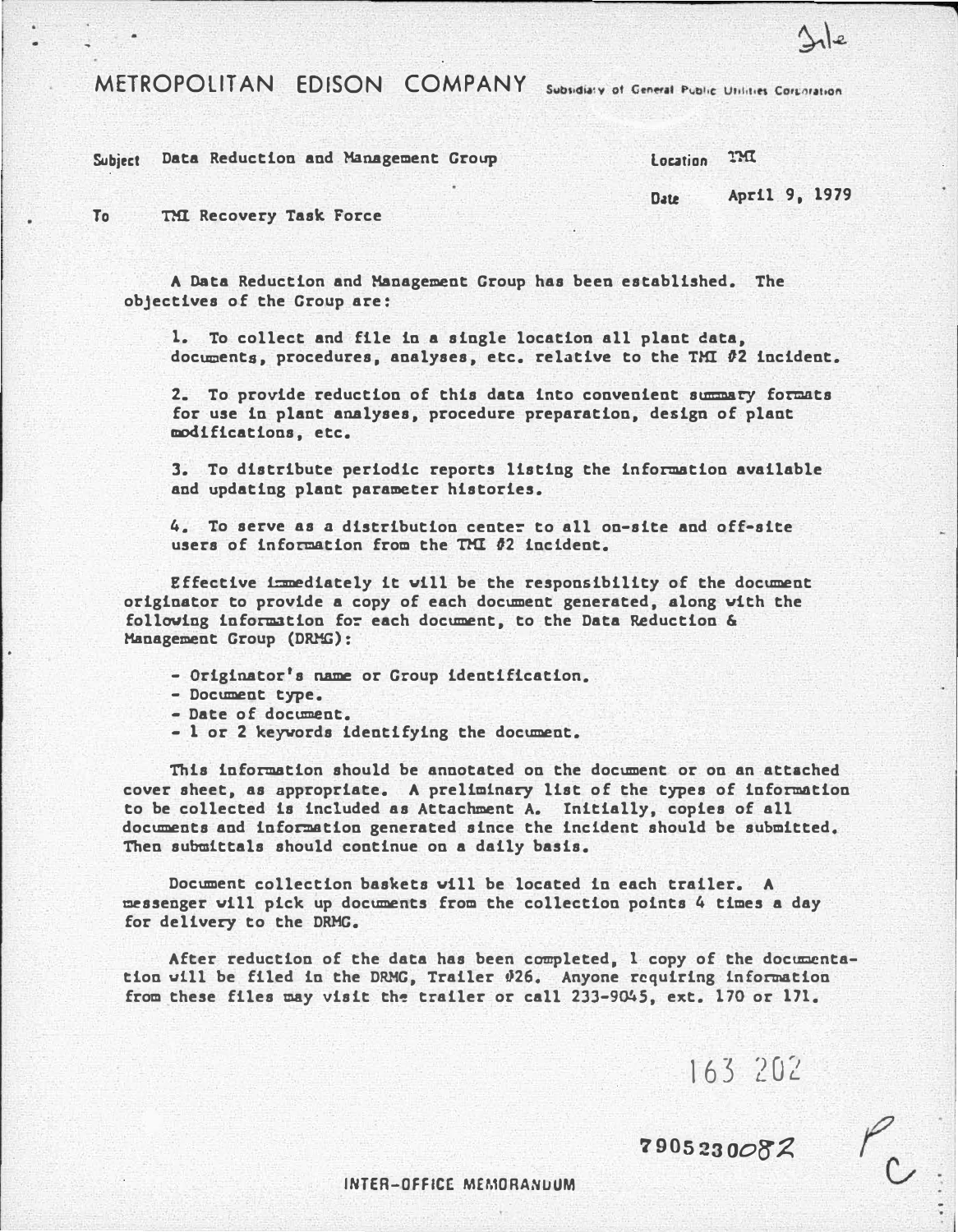THI Recovery Task Force -2- -2- April 9, 1979

 $\dddot{\phantom{1}}$ 

A report of file contents vtll be published on a regular basis. A copy of the report vtll be distributed and vill be available in Trailer r:s.

If you have questions or need assistance. please call R. Loag or J. Welser on 233-9045. ext. 170 or 171 or on 367-3676.

Robert L. Lopg

R. c. Arnold

GPU Operations Manager

Dlatribution:

Approved By:

- B. Cobean
- J. Herbein
- H. Levenson
- R. Hats on
- F. Palmer
- R. Paulick
- v. Stello
- F. Stern
- R. Wilson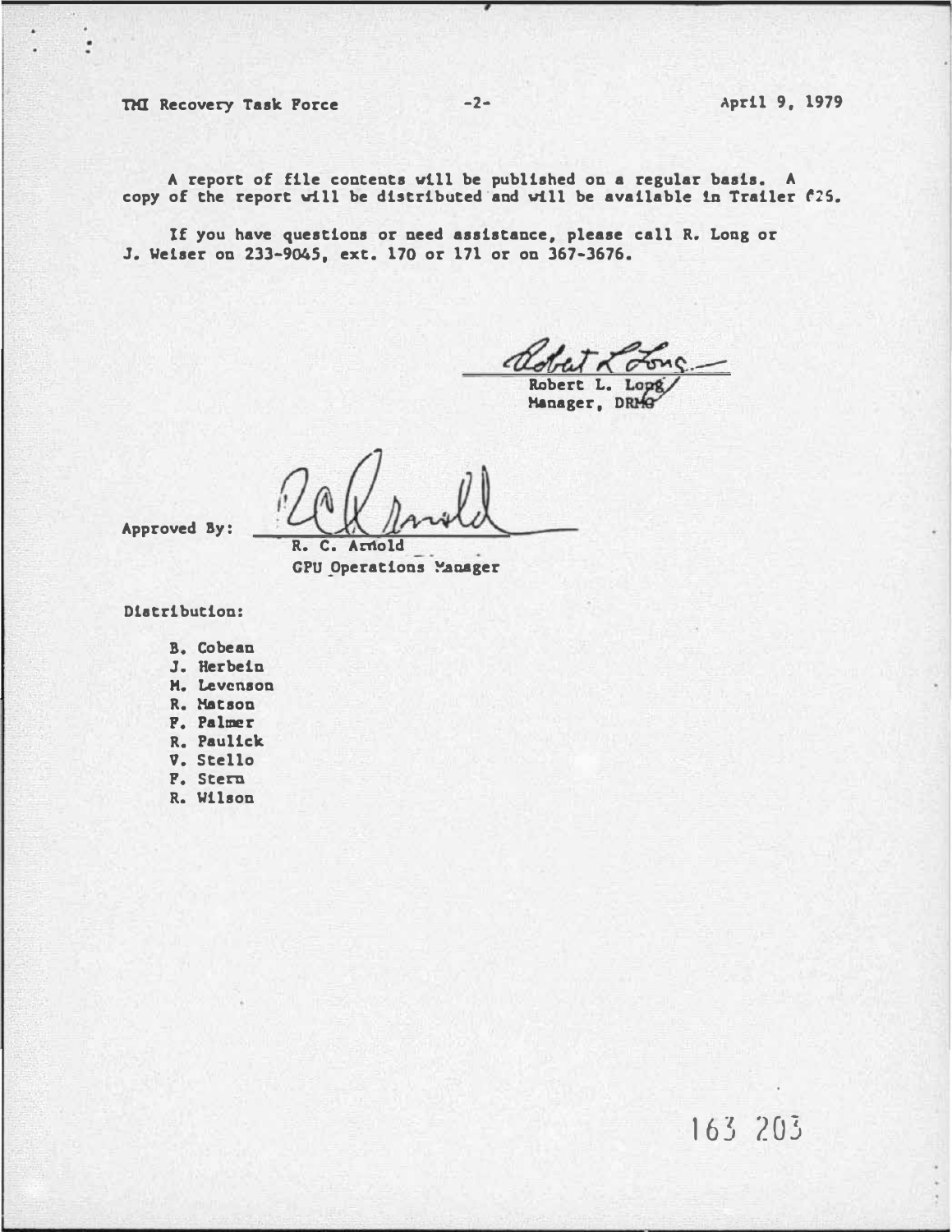## ATTACHMENT A

## PRELIMITARY LIST

## $\Omega$

## INFORMATION TO BE COLLECTED

1. Control Room Data, including such items as:

- a. CRO Logbook
- b. Aux. operator logaheets
- c. Chemical analysis (all sample results)
- d. EP Radiation/Contamination Survey's
- e. Radiochemical Analysis (all sample results)
- f. Recorder Charta (all)
- g. CRO logsheets
- h. Alarm typewriter print out
- 1. Relay Operations Reports
- 2. On-site Air and Water Sample Analyses

3. On-site Radiation Level Survey Histories

4. Reports and Analyses Generated by Contractors (On and Off-Site) \*

- 5. Reports and Analyses Generated by All Recovery Team Working Groups \*
- 6. All Approved Plant Operations/Maintenance Procedures.
- 7. All Plant Construction/Modification Drawings, Diagrams, etc.
- 8. All Government Agency Reports/Analyses and Data (where available)

9. Press Releases.

163 204

\* This includes correspondence containing data analyses results.